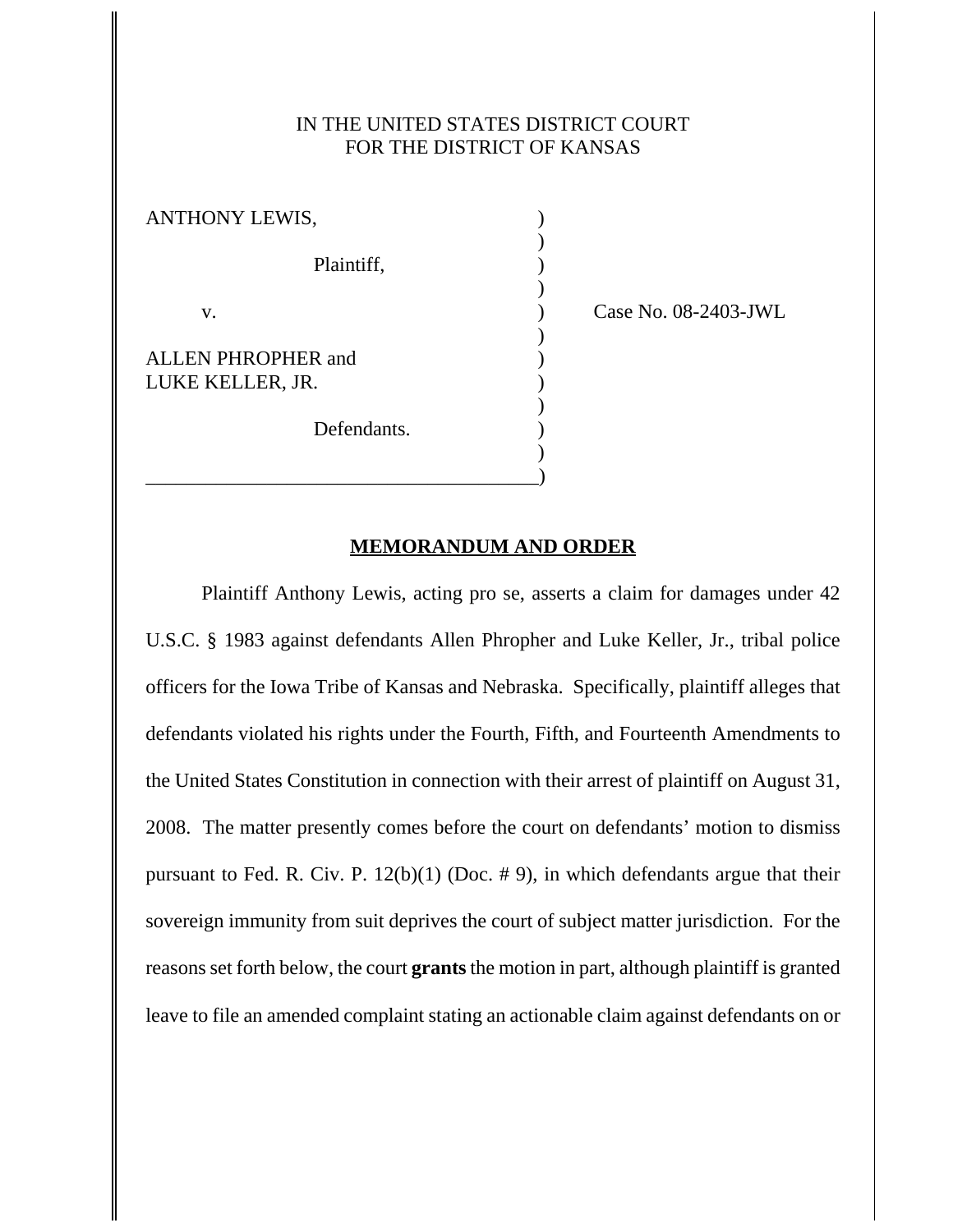## before **January 21, 2009**. 1

Indian tribes exercise inherent sovereign authority over their members and territories; accordingly, "suits against tribes are barred in the absence of an unequivocally expressed waiver by the tribe or abrogation by Congress." *Fletcher v. United States*, 116 F.3d 1315, 1324 (10th Cir. 1997) (citing *Oklahoma Tax Comm'n v. Citizen Band Potawatomi Indian Tribe of Okla.*, 498 U.S. 505, 509 (1991) and *Santa Clara Pueblo v. Martinez*, 436 U.S. 49, 56 (1978)). Such sovereign immunity also protects a tribal official sued in his official capacity. *See id.* Therefore, any claim by plaintiff against the defendant tribal police officers in their official capacities is subject to dismissal on the basis of sovereign immunity.

Although plaintiff did not mention the Indian Civil Rights Act (ICRA), 25 U.S.C. § 1302, in his complaint, he now asserts that defendants violated that statute in connection with his arrest. In the ICRA, Congress imposed restrictions on tribal governments similar to those contained in the Bill of Rights and the Fourteenth Amendment. *See Santa Clara Pueblo*, 436 U.S. at 57 (citing 25 U.S.C. § 1302). The Supreme Court has held, however, that the ICRA does not contain the necessary waiver and that suits against tribes under the ICRA are therefore barred by sovereign immunity. *See id.* at 59.

<sup>&</sup>lt;sup>1</sup>The court also grants defendants' motion for leave to file a short brief in response to plaintiff's unauthorized sur-reply and amended sur-reply briefs (Doc. # 15). The court has considered both sides' additional briefs in ruling on the instant motion.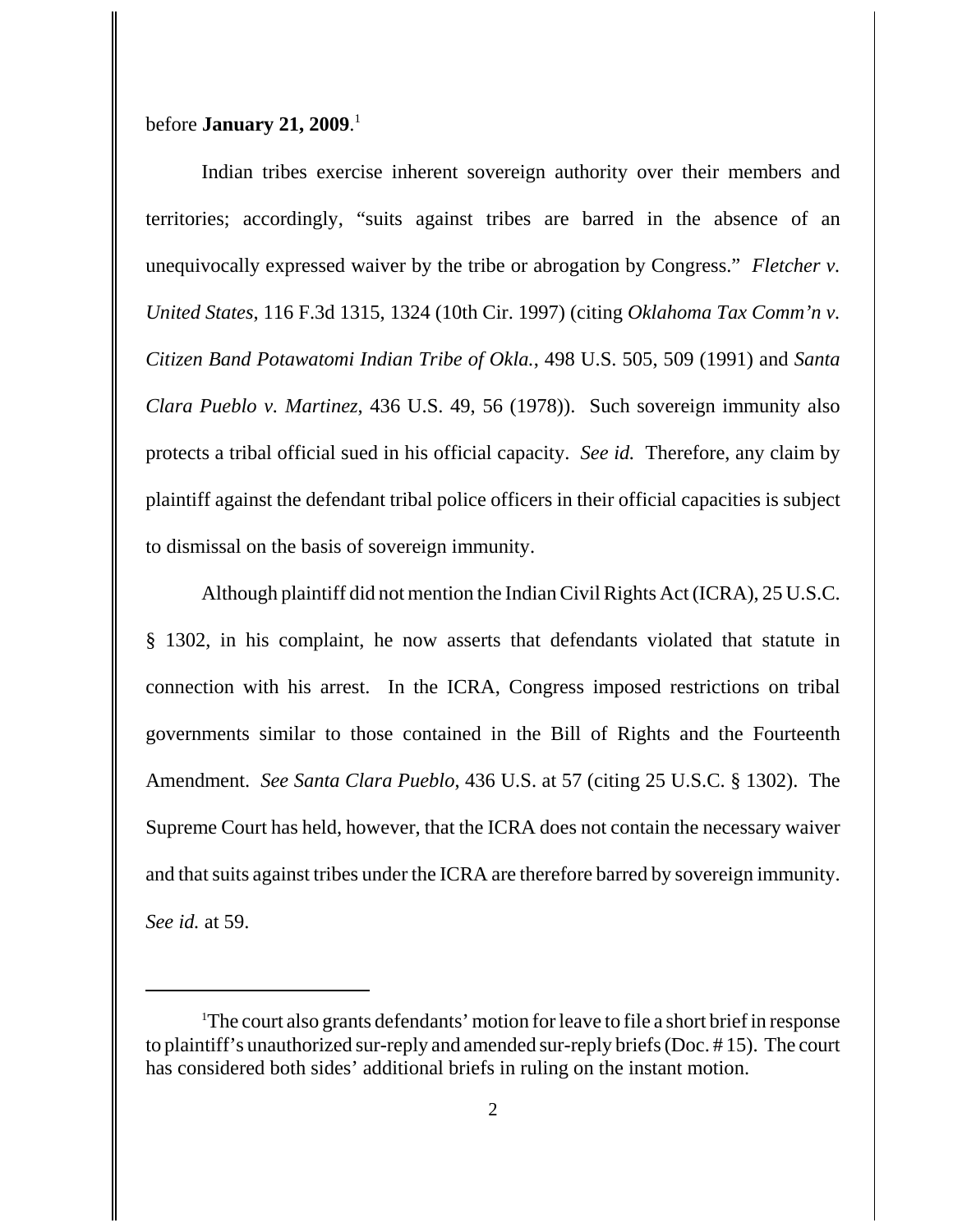Tribal sovereign immunity, however, does not bar claims asserted against tribal officials in their individual capacities. *See Fletcher*, 116 F.3d at 1324 n.12. Thus, to the extent that plaintiff has asserted his claims against defendants in their individual capacities, such claims would not be subject to dismissal under Fed. R. Civ. P. 12(b)(1). It is unclear in this case whether plaintiff has asserted such claims against defendants—in naming the defendants, the complaint identifies them as employees of the tribal police department; the complaint does not indicate that defendants are being sued in their individual capacities; and plaintiff seeks compensatory damages but no punitive damages. *Cf. Pride v. Does*, 997 F.2d 712, 715 (10th Cir. 1993) (court looks to substance of pleadings and course of proceedings to determine whether suit is for individual or official liability; claim for punitive damages, which are not available against states, indicated individual-capacity suit).

The court need not decide the capacities in which defendants have been sued, however, because plaintiff's Section 1983 claims are subject to dismissal for an additional reason.<sup>2</sup> To state a claim under Section 1983, a plaintiff must show that the

<sup>2</sup> Plaintiff would not be permitted to assert a claim against defendants in their individual capacities under the ICRA because that statute concerns only actions by tribes, not their officials, and the statute does not authorize a private action for its enforcement. *See Santa Clara Pueblo*, 436 U.S. at 72; *Fletcher*, 116 F.3d at 1324 n.12. Plaintiff also asserts in his briefs (although not in his complaint) that defendants violated the applicable tribal constitution. Such violations may not serve as the basis for a claim under Section 1983, however, which applies to actions under color of the law of a state. *See Chapoose v. Hodel*, 831 F.2d 931, 934 (10th Cir. 1987). Accordingly, the only possible basis for plaintiff's suit against defendants would be a claim under Section (continued...)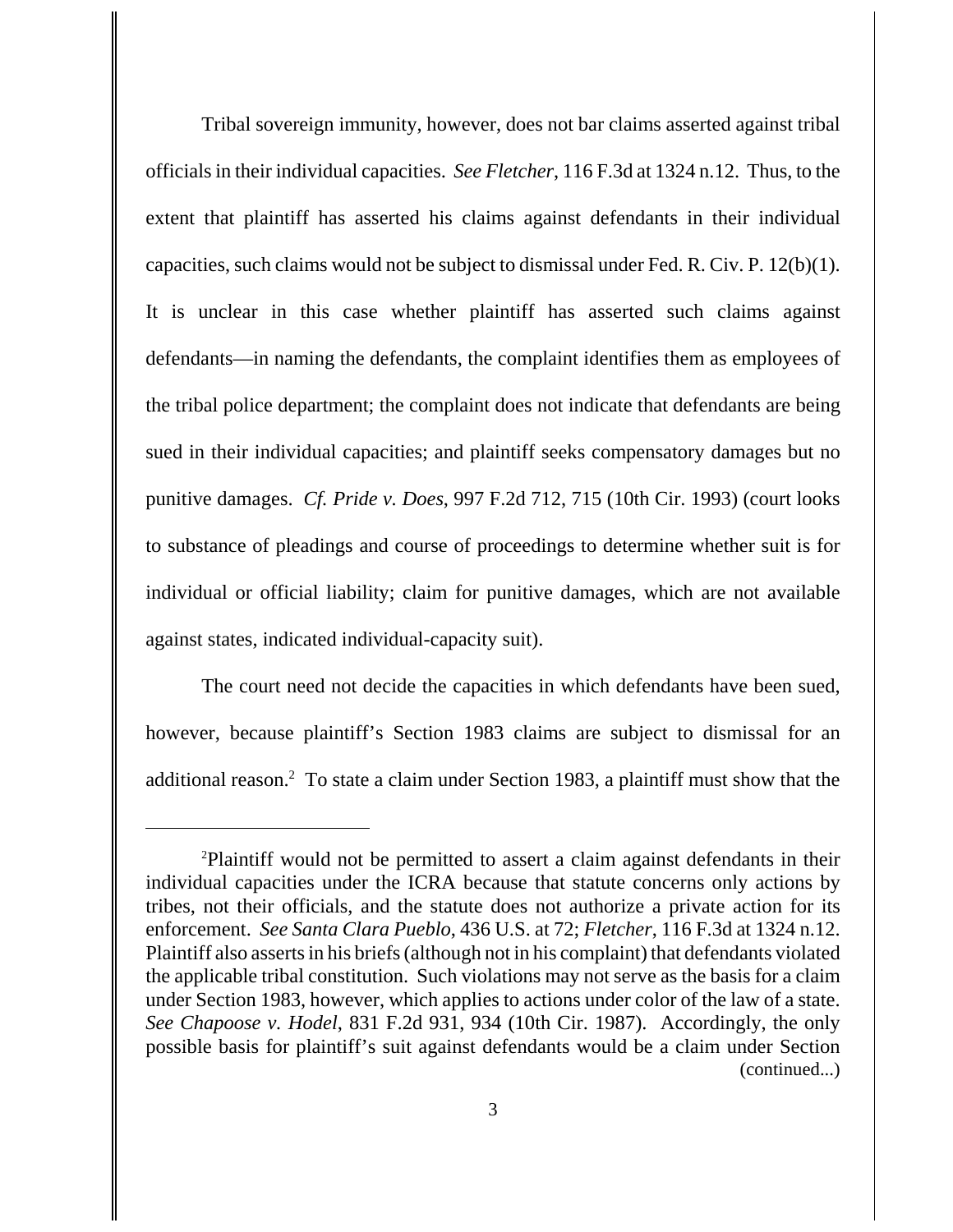alleged deprivation of a constitutional right was committed by a person acting under color of state law. *See West v. Atkins*, 487 U.S. 42, 48 (1988). "The traditional definition of acting under color of state law requires that the defendant in a § 1983 action have exercised power possessed by virtue of state law and made possible only because the wrongdoer is clothed with the authority of state law." *Id.* at 49 (internal quotation omitted). The conduct at issue must be fairly attributable to the state for liability under Section 1983. *See Lugar v. Edmondson Oil Co.*, 457 U.S. 922, 937 (1982).

In his complaint, plaintiff has alleged, in conclusory fashion, that defendants were acting "under color of state law" and "acting under color of authority" when they violated his constitutional rights. Plaintiff has not alleged any facts to support that allegation, however. To the contrary, the facts pleaded by plaintiff in the complaint indicate that defendants acted solely as tribal police officers, without any participation by state officials. Therefore, plaintiff has not pleaded sufficient facts to support a claim under Section 1983, and plaintiff's complaint—even to the extent it asserts claims against defendants in their individual capacities—is subject to dismissal on that basis. *See, e.g.*, *Bradley v. Health Midwest, Inc.*, 203 F. Supp. 2d 1254, 1256-57 & n.2 (D. Kan. 2002) (conclusory allegation of action under color of state law insufficient); *Kearns v. Orr*, 1994 WL 173895, at \*6 (D. Kan. Apr. 20, 1994) (facts alleged in pro se complaint

 $2$ (...continued)

<sup>1983,</sup> based on violations of the United States Constitution (or other federal law), against defendants in their individual capacities.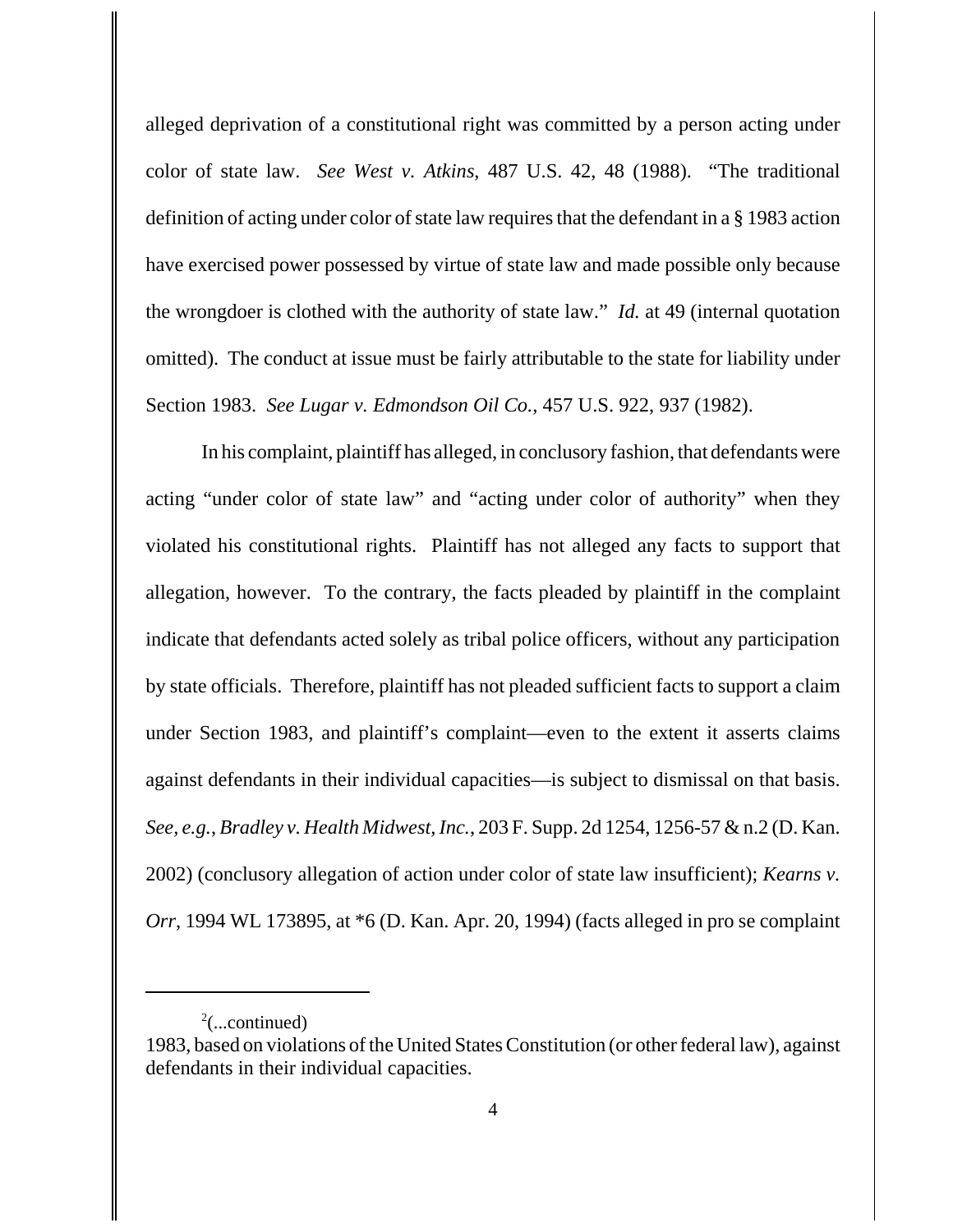did not support conclusory allegation that defendants acted under color of state law).<sup>3</sup>

It is not clear, however, that plaintiff could not possibly state a proper claim for relief under Section 1983 against these defendants. Accordingly, because plaintiff is acting pro se, the court will grant plaintiff an opportunity to file an amended complaint asserting a claim against these defendants in their individual capacities under 42 U.S.C. § 1983. *See Kay v. Bemis*, 500 F.3d 1214, 1217 (10th Cir. 2007) (dismissal of pro se complaint is only proper where it would be futile to give plaintiff an opportunity to amend); *Bradley*, 203 F. Supp. 2d at 1258 (allowing plaintiff opportunity to amend to allege sufficient facts supporting action under color of state law). If plaintiff can properly allege facts supporting his allegation that defendants acted under color of state law, in support of a claim actionable at law as set forth in this opinion, he may file an amended complaint on or before **January 21, 2009**. If no such amended complaint is filed by that date, plaintiff's complaint shall be dismissed in its entirety.

IT IS THEREFORE ORDERED BY THE COURT THAT defendants' motion to dismiss the complaint (Doc. # 9) is **granted in part**. Any claims by plaintiff against

<sup>3</sup> The case of *Evans v. McKay*, 869 F.2d 1341 (9th Cir. 1989), cited by plaintiff, is easily distinguished. In that case, the plaintiff had alleged facts that the tribal police defendants acted jointly with non-tribal police in committing the violations at issue. *See id.* at 1348. In this case, plaintiff has not alleged that defendants acted with state officials in any manner.